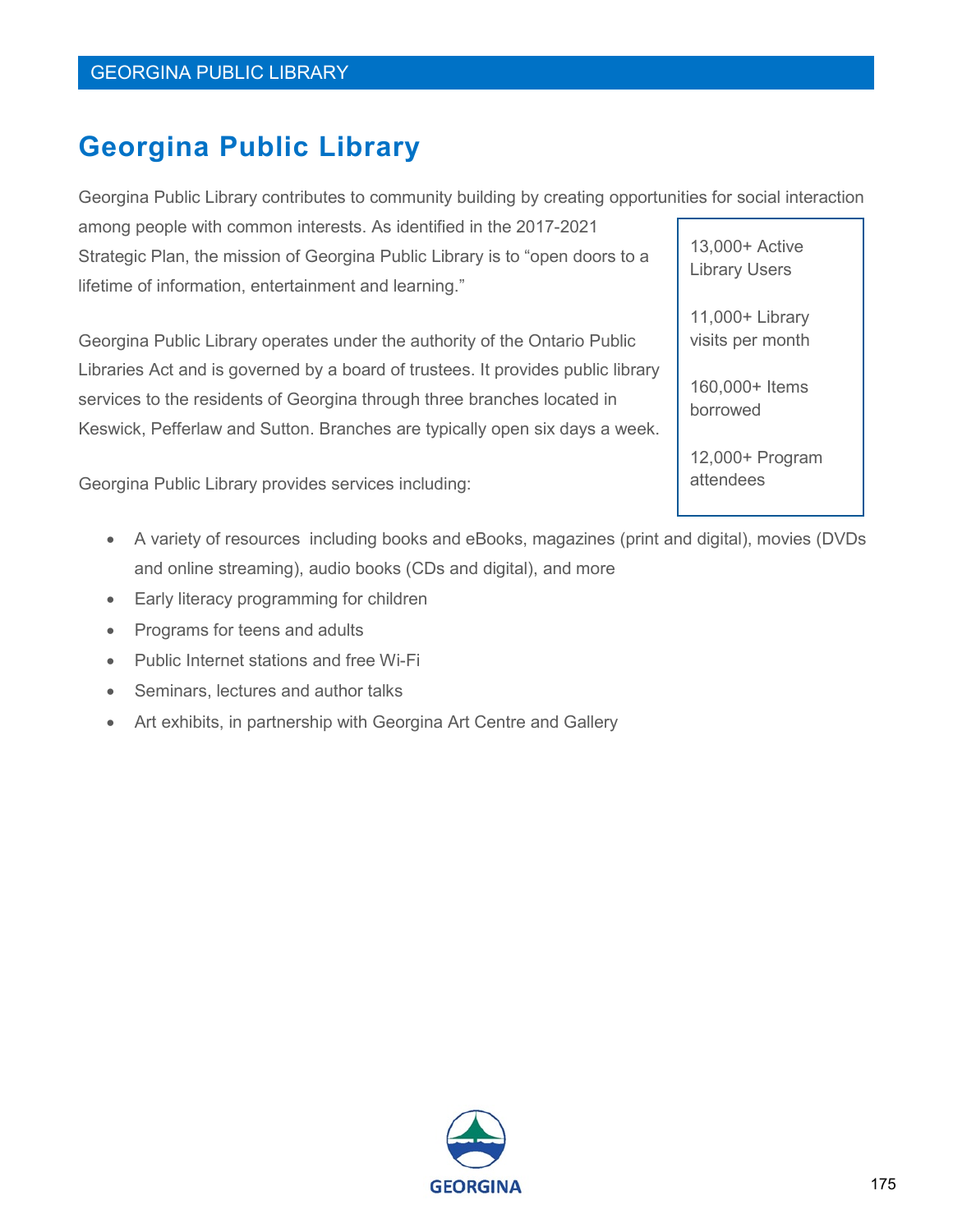**2021 Success Story Grab and go**



As the COVID-19 pandemic continued throughout 2021, Georgina Public Library was here to support the community in both traditional and innovative ways. While libraries went through various stages and versions of being open and closed, it heard over and over again from residents that they missed browsing the shelves. The library team created a service called "Grab and Go", which allowed residents to request a selection of items on a theme, or request a selection of "Surprise Me!" items, which they could then collect during library curbside pickup hours.

During the time that residents were not permitted to browse library shelves, library staff created an average of over 100 "Grab and Go" bags per month, providing patrons with the opportunity to discover something new through personalized recommendations from library staff. The "Surprise Me!" option was very popular, garnering resident comments such as, "My last surprise grab bag was so fun, please surprise me again!" and "Every time we pick up a new surprise grab bag, my four-year old can't wait to see what you have picked-thank you."

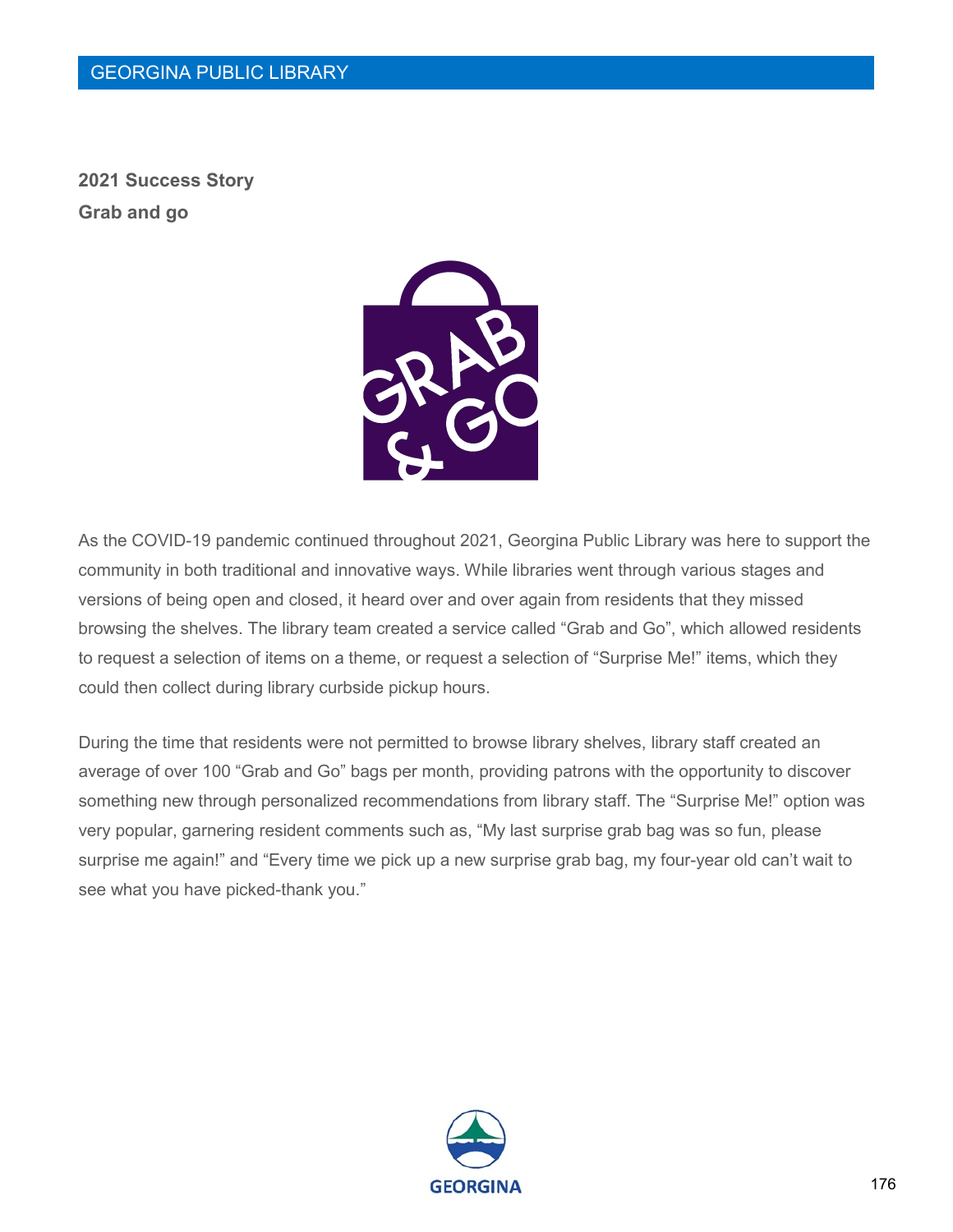#### **Organizational Chart**



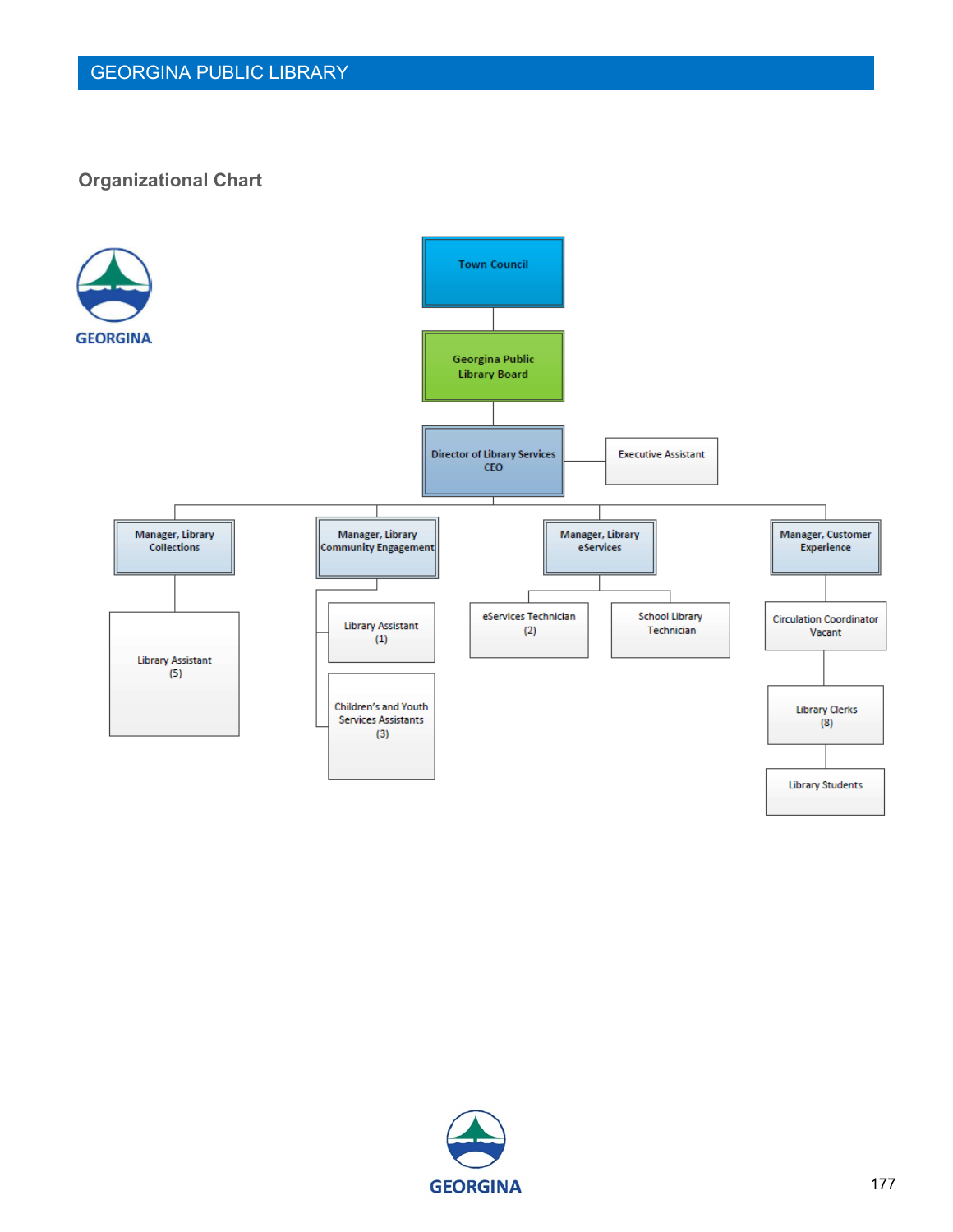### 2022 Budgeted Expenditures and Revenues



#### 2021 Accomplishments

- Offered library service in person and virtually as provincial regulations allowed, with more than 160,000 items borrowed and 12,000 program attendees
- Offered Grab and Go service to augment curbside pickup during physical library closures

### MAJOR OPERATING DRIVERS

- Financial pressures due to COVID-19
	- o Increased cleaning/disinfecting costs
	- o Increased PPE costs
	- o Increased base requirements to offer service (e.g., Plexiglas barriers, signage, etc.)
- Continuing pressure to maintain, replace and upgrade technology in support of both library operations and resident instruction and access

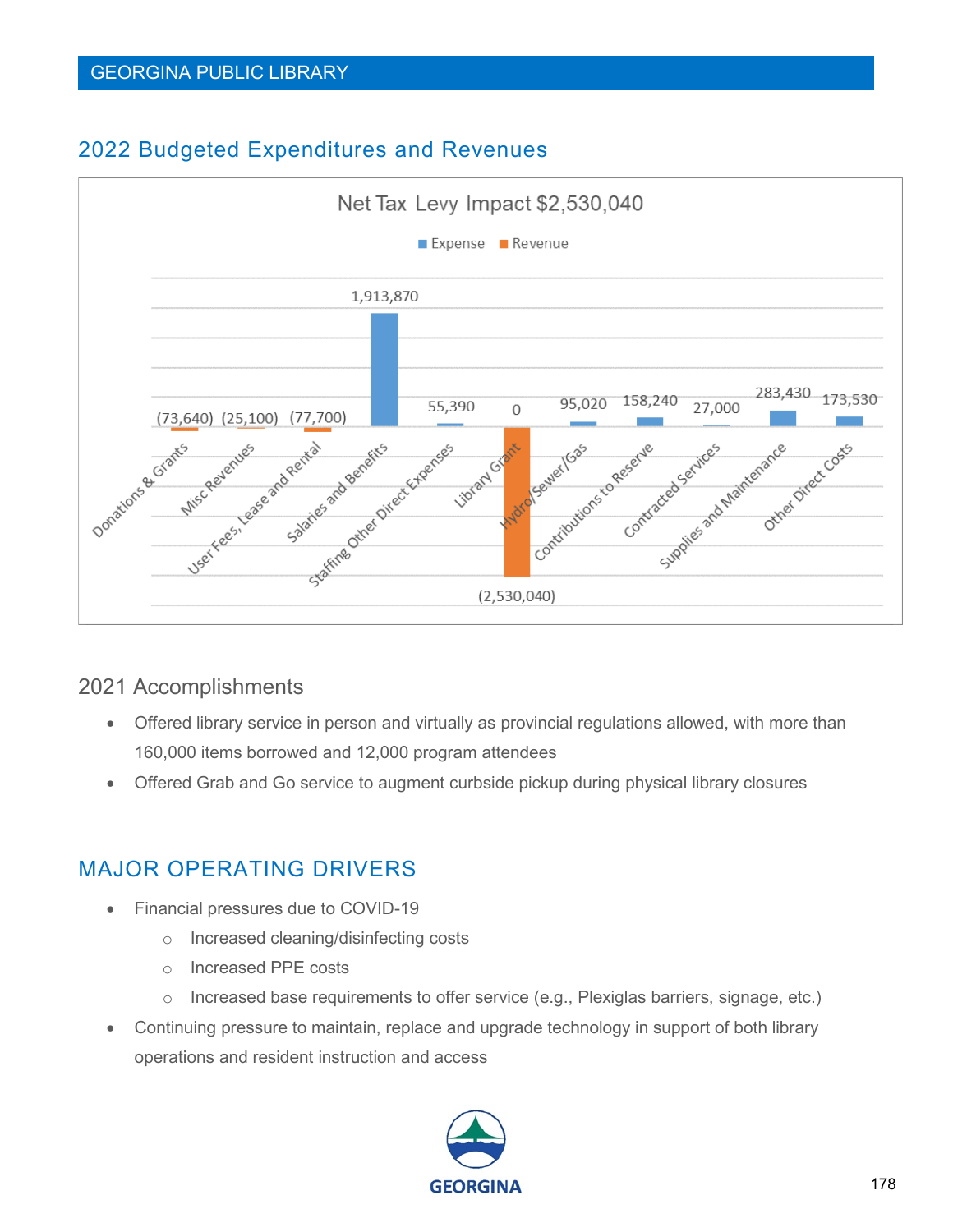#### GEORGINA PUBLIC LIBRARY

- Demographics providing services for a diverse population base growing in Georgina, particularly population growth of families and seniors
- Continued weak Canadian dollar reduces the library's purchasing power in terms of collections and electronic resources

### Major Initiatives Planned for 2022

- Upgrade teen area in Keswick branch (deferred from 2020)
- Increase community outreach and connections with local non-profits

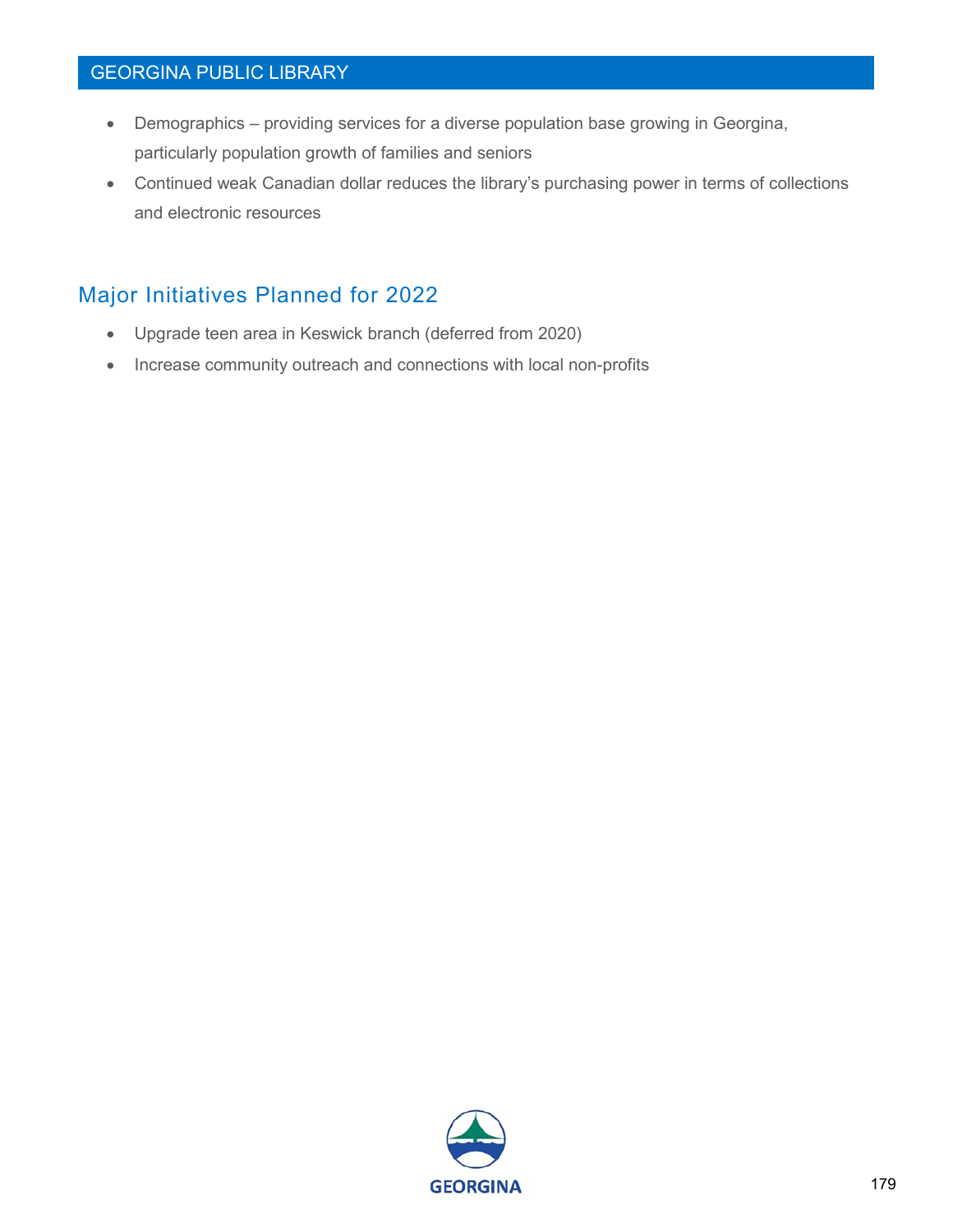|  | ū |
|--|---|
|--|---|

# 2022 OPERATING BUDGET **2022 OPERATING BUDGET** Library - Budget Details

| <b>COMMENTS</b><br><b>BUD/BUD \$</b><br>VARIANCE |                |         | 60,000 Offset with Library Consortium cost |                    | 2,530,040 Reallocation to Library Grant contra expense<br>2,590,040 |               |         | $\circ$               | $  \circ   \circ$             |                            | (12,650) Reduction based on actuals | (2,530,040) Reallocation from Library Grant revenue | (67,500) Offset with Consortium cost recovery       | 120                | (2,610,070)       | (20, 030)                   |                 |         | 3,300                | $\circ$            | $\circ$                     | 3,300         |         | Step increases & benefit increase &<br>30,850 reallocation from Keswick Library | $\circ$                       | $\circ$             | (3,300)         | 3,610                    |                    | 31,160        | 34,460                |                   |         | 300           | $\circ$                     | 300           |         | (5,760)               | $\circ$                       | $\circ$                   | 200                      | 400                | (5, 160)          | (4,860)                 |
|--------------------------------------------------|----------------|---------|--------------------------------------------|--------------------|---------------------------------------------------------------------|---------------|---------|-----------------------|-------------------------------|----------------------------|-------------------------------------|-----------------------------------------------------|-----------------------------------------------------|--------------------|-------------------|-----------------------------|-----------------|---------|----------------------|--------------------|-----------------------------|---------------|---------|---------------------------------------------------------------------------------|-------------------------------|---------------------|-----------------|--------------------------|--------------------|---------------|-----------------------|-------------------|---------|---------------|-----------------------------|---------------|---------|-----------------------|-------------------------------|---------------------------|--------------------------|--------------------|-------------------|-------------------------|
| <b>BUD/BUD %</b><br>VARIANCE                     |                |         | $-100%$                                    | 0%                 | $-100%$                                                             | $-97%$        |         | 0%                    | 0%                            | 0%                         | $-7\%$                              |                                                     | $-80%$                                              | 0%                 | -682%             | $\frac{5}{6}$               |                 |         | $-16%$               | 0%                 | 0%                          | $-9%$         |         | 3%                                                                              | $0\%$                         | $0\%$               | 4%              | 2%                       | 0%                 | 2%            | $2\%$                 |                   |         | 23%           | 0%                          | $-11%$        |         | $-2%$                 | 0%                            | 0%                        | 1%                       | 3%                 | $-2%$             | 2%                      |
| 2022 BUDGET                                      |                |         | $\circ$                                    | (71, 840)          |                                                                     | (71, 840)     |         | 4,800                 | 25,350                        | 2,700                      | 158,240                             | (2,530,040)                                         | 16,500                                              | 94,900             | (2, 227, 550)     | (2, 299, 390)               |                 |         | (17,700)             | (1,500)            | (13, 300)                   | (32,500)      |         | 1,246,400                                                                       | 19,800                        | 24,300              | 85,330          | 212,610                  | 6,380              | 1,594,820     | 1,562,320             |                   |         | (1,000)       | (1,500)                     | (2,500)       |         | 253,790               | 5,760                         | 9,690                     | 23,970                   | 16,210             | 309,420           | 306,920                 |
| <b>OTHER</b>                                     |                |         | 60,000                                     |                    | 2,530,040                                                           | 2,590,040     |         | $\circ$               | $\circ$                       | $\circ$                    | (12, 650)                           | (2,530,040)                                         | (67, 500)                                           | (280)              | (2,610,470)       | (20, 430)                   |                 |         | 3,300                | $\circ$            | $\circ$                     | 300<br>ო      |         | 160                                                                             | $\circ$                       |                     | (3,300)         |                          |                    | (3, 140)      | 160                   |                   |         | 300           | $\circ$                     | 300           |         | $\circ$               |                               | 0 0                       | $\circ$                  | $\circ$            | $\circ$           | ន្ល                     |
| <b>FINANCING</b><br>DEBT                         |                |         | $\circ$                                    |                    | $  \circ   \circ   \circ$                                           |               |         | $\circ$               |                               |                            |                                     |                                                     | $\circ \circ \circ \circ \circ \circ \circ \bullet$ |                    |                   |                             |                 |         | $\circ$              | $\circ$            | $  \circ   \circ$           |               |         | $\circ$                                                                         | $\circ$                       |                     |                 |                          |                    |               |                       |                   |         | $\circ$       |                             | $\circ \circ$ |         | $\circ$               |                               | $\circ \circ \circ \circ$ |                          |                    | $  \circ   \circ$ |                         |
| <b>CONTRACTUAL/</b><br><b>INFLATIONARY</b>       |                |         | $\circ$                                    |                    | 000                                                                 |               |         | $\circ$               | $ 0 0 0 0 0$                  |                            |                                     |                                                     |                                                     | 400                | 400               | å0                          |                 |         | $\circ$              |                    | $\circ \circ \circ$         |               |         | 30,690                                                                          | $\circ$                       | $\circ$             | $\circ$         | 2,610                    |                    | 33,300        | 33,300                |                   |         | $\circ$       |                             | $\circ \circ$ |         | (5,760)               | $\circ$                       | $\circ$                   | 200                      | 400                |                   | $(5,160)$<br>$(5,160)$  |
| <b>EVEL</b><br><b>SERVICE</b>                    |                |         | 0                                          | $\circ$            | $\circ$ $\circ$                                                     |               |         | $\circ$               | $\circ$                       |                            |                                     |                                                     | $\circ \circ \circ \circ \circ$                     |                    | $  \circ   \circ$ |                             |                 |         | 0                    | $\circ$            | $\circ$ $\circ$             |               |         | $\circ$                                                                         | $\circ$                       |                     |                 |                          |                    |               |                       |                   |         | $\circ$       | $\circ$                     | $\circ$       |         | $\circ$               |                               | $\circ \circ \circ \circ$ |                          |                    |                   | $\circ \circ$           |
| <b>GROWTH</b>                                    |                |         | $\circ$                                    |                    | $\circ \circ \circ$                                                 |               |         | $\circ$               | $\circ$                       |                            |                                     |                                                     | $\circ \circ \circ \circ \circ \circ \circ$         |                    |                   |                             |                 |         | 0                    |                    | $\circ \circ \circ$         |               |         | $\circ$                                                                         |                               | $\circ \circ$       | $\circ$         | 1,000                    | $\circ$            | 1,000         | 1,000                 |                   |         | $\circ$       |                             | $\circ \circ$ |         | $\circ$               |                               | $\circ \circ \circ \circ$ |                          |                    | $  \circ   \circ$ |                         |
| 2022 BASE<br><b>BUDGET</b>                       |                |         | (60,000)                                   | (71, 840)          | (2,530,040)                                                         | (2,661,880)   |         | 4,800                 | 25,350                        | 2,700                      | 170,890                             | $\circ$                                             | 84,000                                              | 94,780             | 382,520           | (2, 279, 360)               |                 |         | (21,000)             | (1,500)            | (13,300)                    | (35, 800)     |         | 1,215,550                                                                       | 19,800                        | 24,300              | 88,630          | 209,000                  | 6,380              | 1,563,660     | 1,527,860             |                   |         | (1,300)       | (1,500)                     | (2, 800)      |         | 259,550               | 5,760                         | 9,690                     | 23,770                   | 15,810             | 314,580           | 311,780                 |
|                                                  | Administration | Revenue | Misc Revenues                              | Donations & Grants | Library Grant                                                       | Revenue Total | Expense | Salaries and Benefits | Staffing Other Direct Expense | <b>Contracted Services</b> | Contributions to Reserve            | Library Grant                                       | Supplies and Maintenance                            | Other Direct Costs | Expense Total     | <b>Administration Total</b> | Keswick Library | Revenue | <b>Misc Revenues</b> | Donations & Grants | User Fees, Lease and Rental | Revenue Total | Expense | Salaries and Benefits                                                           | Staffing Other Direct Expense | Contracted Services | Hydro/Sewer/Gas | Supplies and Maintenance | Other Direct Costs | Expense Total | Keswick Library Total | Pefferlaw Library | Revenue | Misc Revenues | User Fees, Lease and Rental | Revenue Total | Expense | Salaries and Benefits | Staffing Other Direct Expense | Hydro/Sewer/Gas           | Supplies and Maintenance | Other Direct Costs | Expense Total     | Pefferlaw Library Total |